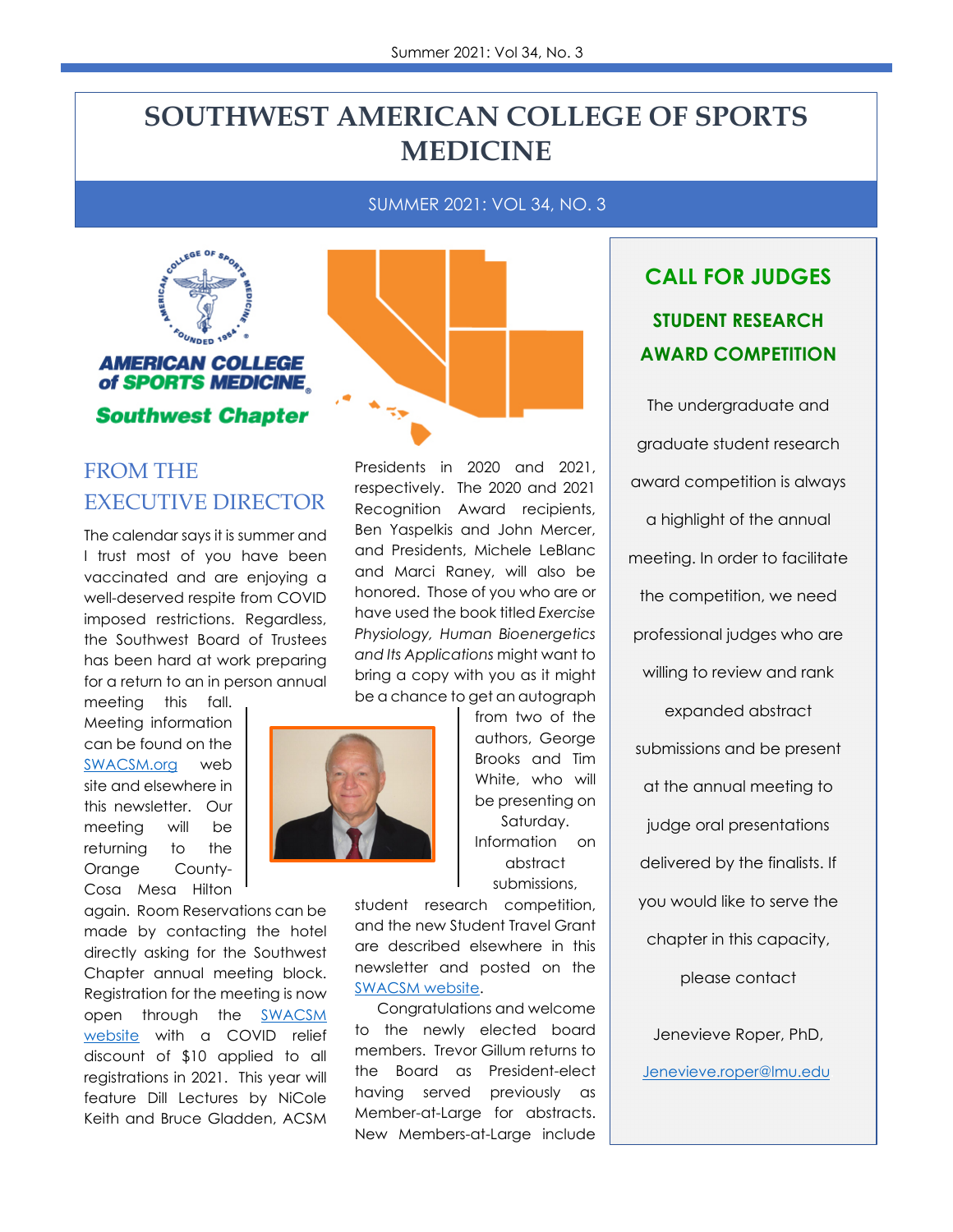familiar faces Jeff Bernard and Zach Ziegler who began Southwest activity as students and Sarah Camhi who brings her experience with the New England Chapter to Southwest. Thanks to Todd Hagobian and the Student Jeopardy Bowl team from Cal Poly San Luis Obispo who represented the Southwest chapter at the national 2021 ACSM competition. The Student Bowl returns live at this year's Southwest annual meeting so start

organizing a team of your institution's best and brightest undergrads.

Finally, because the 2020 annual meeting was virtual, negating the cost incurred by an in person meeting, the chapter is in a good financial position heading into the 2021 annual meeting. The Board is happy to offer a discounted registration for 2021 and we encourage attendance at this year's meeting. Although there was

outstanding participation in the 2020 virtual meeting, there is no substitute for the personal interactions afforded by meeting face-to-face. I hope to see you there. In the meantime, enjoy summer but remember sunscreen, shade, and hydration. Stay safe everyone.

> **Jack Young, PhD, FACSM SWACSM Executive Director**

# 41ST ANNUAL MEETING OF THE SOUTHWEST REGIONAL CHAPTER - OCTOBER 29-30TH

Registration for the annual meeting is now available[: SWACSM Annual Meeting Registration. T](https://members.acsm.org/ACSM/Events/Event_Display.aspx?EventKey=SW2021F)his year, we are offering a Covid-19 return to in-person meeting discount. The registration rate for **professional members is \$125** and the rate for current **students is \$65**. Students who register for the meeting will also automatically become SWACSM members. Professionals have the option to pay chapter membership dues at the time of conference registration. Please register online before October 25<sup>th</sup>. Registration after this date will occur onsite.

This year's conference will be held at the [Costa Mesa Hilton.](https://www.hilton.com/en/hotels/snacmhh-hilton-orange-county-costa-mesa/?SEO_id=GMB-HH-SNACMHH&y_source=1_MTIyMDg2OC03MTUtbG9jYXRpb24uZ29vZ2xlX3dlYnNpdGVfb3ZlcnJpZGU%3D) Be sure to book your hotel room before the SWACSM discount room block closes on **October 28th**. The discounted room rate for SWACSM attendees is \$139. You must call the hotel at **714-540-7000** to get the discount. When you book, please mention that you are with the Southwest American College of Sports Medicine conference.

This year's program is one you will not want to miss. Be sure to check out the [conference highlights a](https://www.acsm.org/acsm-membership/regional-chapters/acsm-chapters/southwest/southwest-l2/meeting-info)nd [program preview o](https://www.acsm.org/docs/default-source/default-document-library/2021-swacsm-meeting-preview.pdf?sfvrsn=9a31c475_2)n the SWACSM website.

#### SWACSM 2021 ABSTRACT SUBMISSION

As mentioned in previous communications, all poster presenters and student research award candidates should submit abstracts through the *International Journal of Exercise Science* (IJES) Conference Proceedings website at: [https://digitalcommons.wku.edu/ijesab.](https://digitalcommons.wku.edu/ijesab/) All abstracts will be published in IJES after the conference concludes. The submission deadline for expanded abstracts for the Student Research Award Competition is **Friday, September 17th, 2021, 5pm PDT**. The submission deadline for general abstracts for the poster session is **Friday, September 24th, 2021, 5pm PDT**. Please review the detailed [abstract submission instructions](https://www.acsm.org/docs/default-source/default-document-library/2021-swacsm-abstract-submission-instructions.pdf?sfvrsn=9e1a13d9_0) and download the abstract template prior to submission.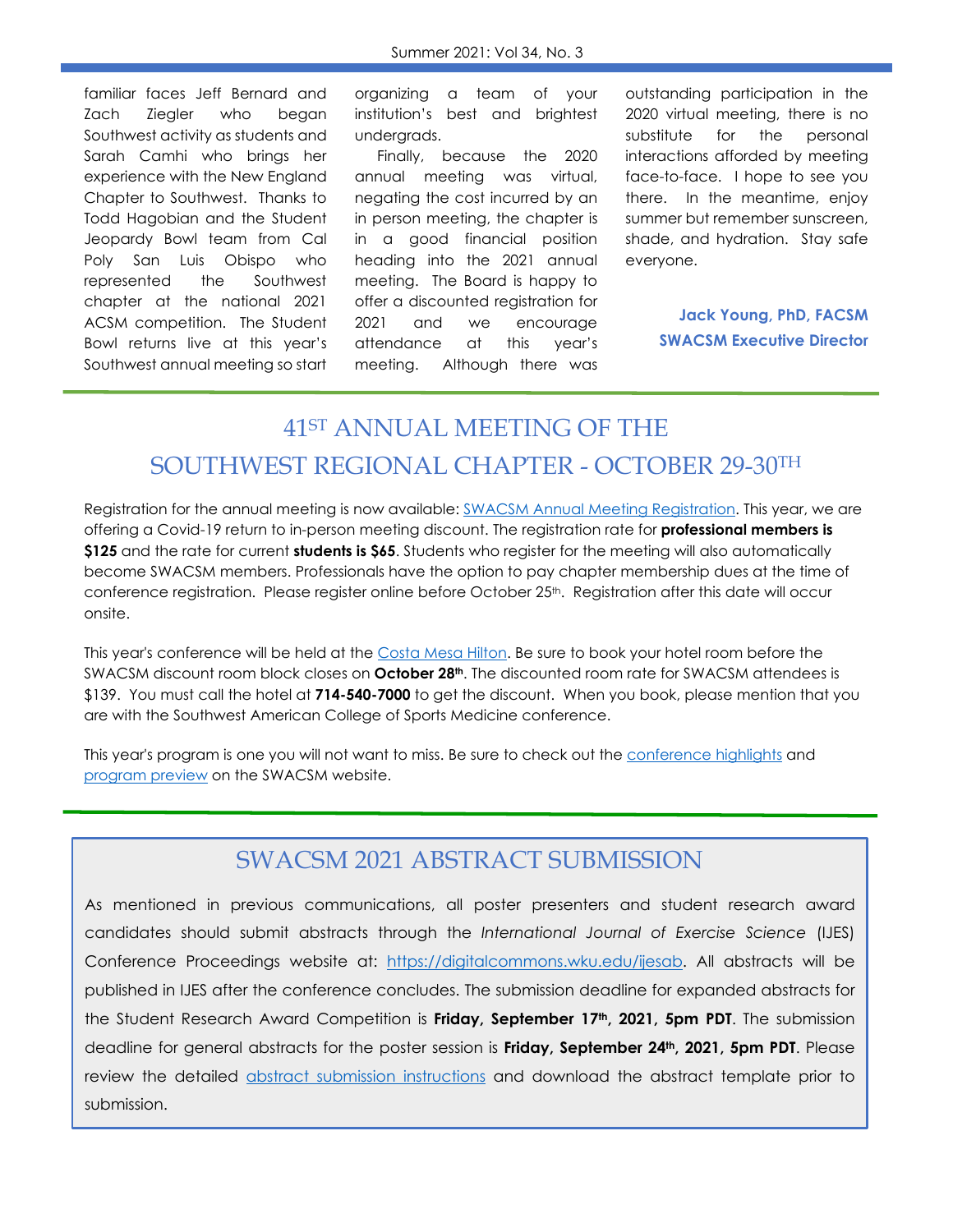## STUDENT TRAVEL GRANT FOR THE 20201 ANNUAL MEETING

The Southwest Regional Chapter of the American College of Sports Medicine is proud to announce a new Student Travel Grant available to undergraduate and graduate students attending the SWACSM annual meeting on October 29-30, 2021 in Costa Mesa, California.

Multiple awards will be distributed in amounts up to **\$500** to assist students with conference registration and travel-related expenses. The application deadline is **Friday, September 17th at 5pm PDT**. Winners will be notified on or before Friday, October 1st and will be presented their award during the conference awards ceremony on Saturday October 30th.

Travel grant eligibility and application guidelines can be found on the [SWACSM website.](https://www.acsm.org/acsm-membership/regional-chapters/acsm-chapters/southwest/awards/student-scholarships) Students, please consider submitting an application. Faculty, please encourage eligible students to apply.

### JEOPARDY BOWL: CALL FOR TEAMS

After taking a year off, the 11th annual Southwest Student Jeopardy Bowl returns and will be held at the Costa Mesa Hilton on Friday October 29th, 2021. All Universities and Colleges are invited to bring a team of **3 currently enrolled undergraduate students** to answer questions on categories including anatomy, biomechanics, cardiovascular physiology, EKG, and exercise prescription, to name a few. The format will be like that of the longstanding television show, Jeopardy, with single jeopardy questions being easier than double jeopardy questions, and a final jeopardy question being the most difficult. All questions will have a dollar amount associated with the answer, and the team with the highest total at the end of the night will be victorious.

We are looking forward to having more Universities participate, resulting in the "best and brightest" representing the Southwest Chapter at the 2022 ACSM annual meeting in San Diego (our home turf!). Registration is paid for by the National ACSM and the Regional Chapter will contribute funds for travel, lodging, and food. Each University is also expected to contribute a portion of the cost. Faculty should identify a team of complementary members who can work together in answering questions. Each University is encouraged to bring as many students as possible to support their team, wear their school colors, and cheer them on to victory! All Universities interested in competing must complete **[this form](https://docs.google.com/forms/d/1xvNBgRsq_78HbLTFs0W_Q4a2wVi1Jhll6RtfT1KqV74/viewform?edit_requested=true)** before **5:00pm PDT September 24th, 2021**, so we can make necessary arrangements for the room and audio-visual equipment. Although each institution in the region can submit the names for **up to two teams**, institutions are only guaranteed one spot. The more Universities that participate, the better the selection process will be, and the stronger the team we send forward to National.

To compete, each team must also have a professional representative or graduate student available to serve as a judge during the competition. Contact MAL-Abstracts and Awards, James Navalta, PhD, james.navalta@unlv.edu if you have any questions.

#### GATORADE AND SPORT SCIENCE INSTITUTE UNIVERSITY



Gatorade Sports Science Institute University will soon be adding more educational content to their website under the **GSSIU tab**. Syllabi, recorded lectures, and associated activities are available to ACSM members and can be incorporated into the classroom by exercise science faculty. Be sure to check it out!